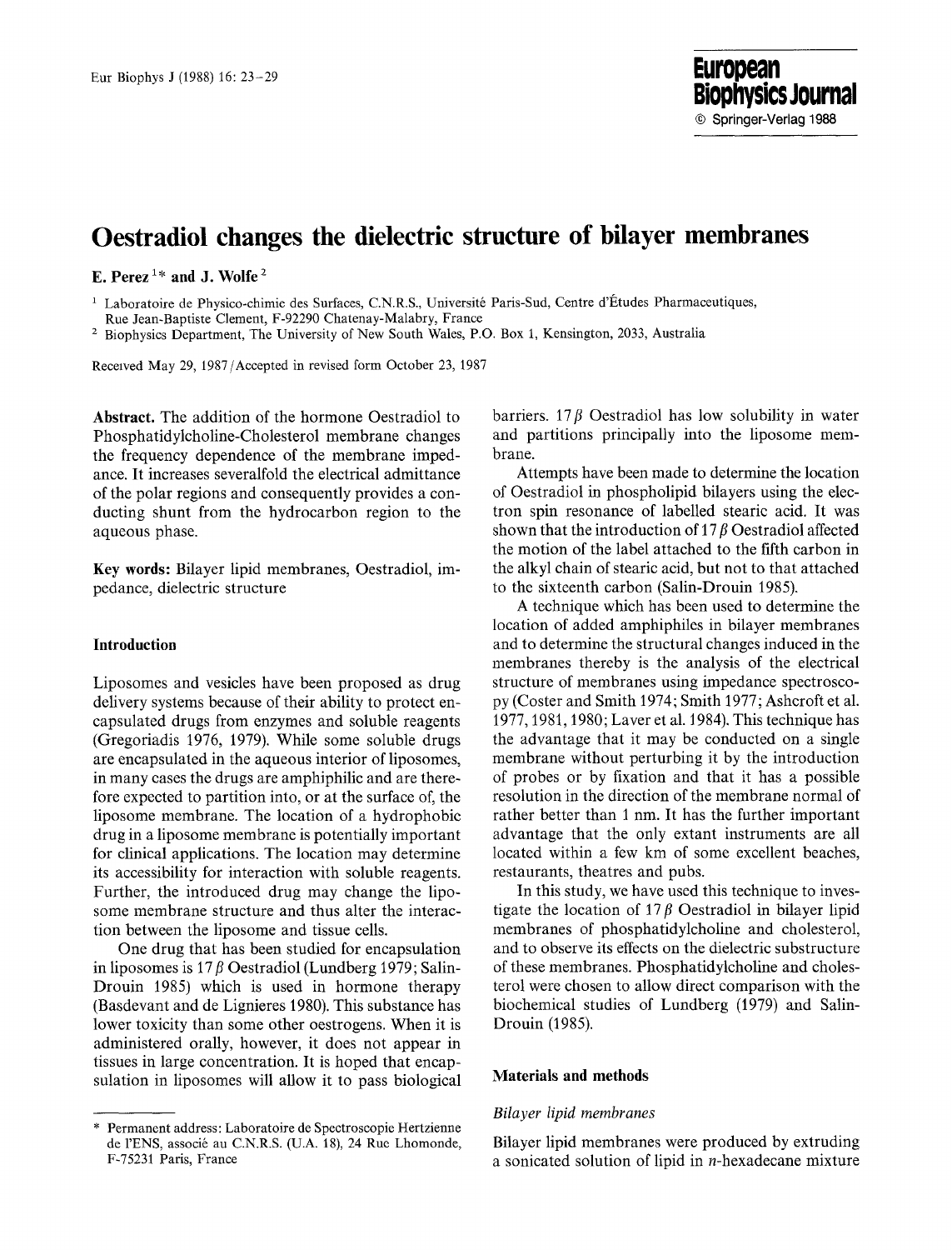from a syringe while passing the syringe tip past a 2.8 mm diameter hole in a polycarbonate chamber separating two volumes of aqueous salt solution  $(100 \text{ mol m}^{-3} \text{ KCl})$ . The thick film of lipid solution became thinner as the hydrophobic solution floated up to the top of the chamber (bringing closer together the monolayers which face the aqueous solution). Subsequently, patches of very low reflectance (called black) appear, (possibly as a result of film instabilities) and these expand quickly. The membrane quickly gains an area-specific capacitance which is consistent with a thickness of a few nm. Membranes were formed at 40 °C and then slowly cooled to 35 °C and equilibrated over ten to fifteen minutes. Measurements were made at  $35^{\circ}$ ,  $30^{\circ}$  and  $25^{\circ}$ C, with slow cooling between temperatures. At each temperature, three to five impedance spectra from 0.01 Hz to 10 kHz were measured. The membranes formed spontaneously at 40 °C to became "black" (as observed by reflected white light) over most of the aperture. After 1 h, the membrane capacitance was stable (drift less than 1% per h).

The hydrophobic solvent in the torus partitions to differing degrees into the bilayer. Large solvent molecules partition into the membrane to a lesser extent, and all solvents studied are progressively excluded from the membrane at low temperature, n-hexadecane was chosen as the hydrophobic solvent for the membrane-forming solution because it partitions sparingly into bilayers. Laver (1983) and Coster and Laver  $(1986)$  measured the membrane capacitance as a function of temperature for phosphatidylcholine membranes formed from solution in a range of alkanes from dodecane to n-hexadecane (the aqueous solution was 1 mol  $m^{-3}$  KCl). They found that the capacitance reached the same limiting value at low temperature for all alkanes, and interpreted this value as the capacitance of a solvent-free bilayer. For hexadecane, this limiting value was reached at 30 °C. These authors also determined the partitioning of dodecane into Phosphatidylcholine/Cholesterol membranes formed from solutions with a range of Phosphatidylcholine:Cholesterol ratios. The fraction of solvent decreased with increasing cholesterol fraction.

Each membrane was photographed several times during its life and the area determined using a planimeter. This measurement introduces the largest error into the absolute measurements of area-specific parameters. Because of the difficulty of discerning the microscopic geometry of the torus and membrane boundaries, the error is of the order of one percent.

Over the hours (or days) taken for each experiment, differential evaporation from the two sides of the chamber tended to bow the membrane. To keep the membrane planar, a micrometer-syringe driven by a stepping motor was attached to a tube of solution leading to one side of the chamber. The flatness was observed by the reflection of white light and maintained by adjusting the speed of the stepping motor. Errors in membrane area due to curvature of the membrane were an order of magnitude smaller than those mentioned above.

## *Materials*

Egg Lecithin (Phosphatidylcholine) and Cholesterol were obtained from Sigma and used as supplied. Oestradiol was kindly supplied by Laboratory Besins Iscovesco. The lipid solutions were prepared by mixing the lipids (with or without oestradiol) in solution in chloroform or chloroform-methanol 4 : 1. Chloroform and methanol were redistilled from Analar grade solvents. Phosphatidylcholine/Cholesterol solutions contained the two lipids in mole ratio 2 : 1. Phosphatidylcholine/Cholesterol/Oestradiol membranes contained the three lipids in mole ratio  $2:1:1$ . The mixture was dried at 40 °C for 3 h. Subsequently, *n*-hexadecane was added and the preparation was sonicated for ten minutes in a nitrogen atmosphere. Samples of the lipid solutions of each type were analysed using gas chromatography and mass spectrometry to determine if there were any chemical changes (such as oxidation) to the lipids during the preparation and storage of samples. No such changes were observed in samples treated in the manner described above.

Aqueous solutions were made from distilled water driven through an Organex MiliQ (Milipore) system and subsequently degassed under vacuum. KC1 was Analar BDH 99.8% used without further purification.

## *A model for the frequency dependence of membrane impedance*

In several studies of the impedance of bilayer membranes (e.g. Coster and Smith 1974; Ashcroft et al. 1977, 1981, 1983: Smith 1977), the membrane has been modelled as a series of electrically distinct layers to each of which is attributed an area specific conductance G and capacitance C. The equivalent circuit for such a model is a series combination of capacitors, each shunted by a conductor (see Fig. 1). Dispersions of impedance with frequency arise from such admittances in series when the time constants *C/G* of different layers are unequal. Such dispersions with frequency are called Maxwell-Wagner dispersions.

For a circuit comprising *n* elements, each of which is the parallel combination of a conductor  $G_i$  and a capacitor  $C_i$ , the admittance is

$$
Y = \left[ \sum_{i=1}^{n} (G_i + j \omega C)^{-1} \right]^{-1}, \tag{1}
$$

where  $j^2 = -1$  and  $\omega = 2 \pi f$  is the angular frequency. We define the conductance  $G(f)$  as the real part of Y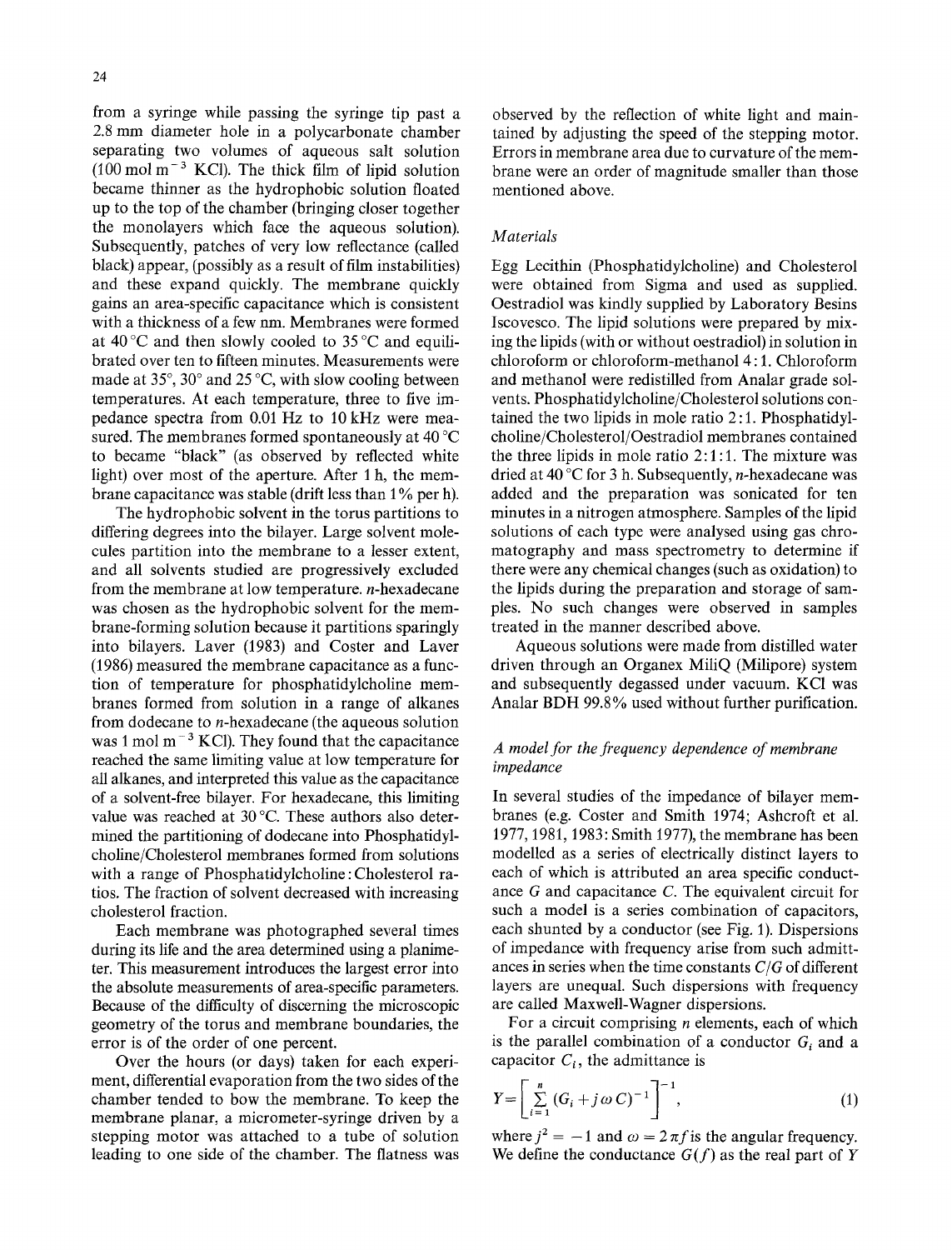

Fig. 1. A representation of a bilayer-electrolyte system and an approximate equivalent circuit for that system, atter Ashcrott et al. (1977). Each chemically distinct region of the membrane is represented by a layer with a finite conductivity and dielectric constant, as is the electric double layer. The charge supplied by the current electrodes and which causes the potential difference across the membrane is predominantly found in an electric double layer near the membrane surface. The structures of  $17 \beta$  Oestradiol *(top)* and cholesterol *(bottom)* are shown in **b** 



Fig. 2. A simple series circuit of two admittances  $(C_1 \nvert G_1)$  and  $C_2 \parallel G_2$  is shown *(solid lines)*. If their time constants  $C/G$  are different, the total capacitance (defined as the imaginary part of the admittance divided by  $j\omega$ ) is frequency dependent and disperses at the higher frequency  $f_2$ . The high frequency limit is the series combination of  $C_1$  and  $C_2$  (*fine line*). If a further series admittance  $(C_3 \nvert G_3)$  is added, a further dispersion appears at the frequency  $f_3$  *(dotted line)*. The high frequency limit is the series combination of  $C_1$ ,  $C_2$  and  $C_3$ . For this plot the following values were used:  $C_1/G_1 = 1$  s;  $C_2 = 10 C_1$ ,  $G_2 = 100 G_1$ ;  $C_3 = 15 C_1$ ,  $G_3 = 15,000 G_1$ . The values were chosen to exaggerate the dispersions. In membranes, the dispersions are several, closer together in frequency, and smaller in amplitude

and the capacitance  $C(f)$  as  $\left(-\frac{i}{\omega}\right)$  times the imaginary part.

As a simple example, consider the two element circuit of  $(C_1 \parallel G_1)$  in series with  $(C_2 \parallel G_2)$  (Fig. 2). The admittance of this circuit is readily calculated from (1) by expanding and rationalising the denominator and yields:

$$
C = \frac{\omega^2 C_1 C_2 (C_1 + C_2) + C_2 G_1^2 + C_1 G_2^2}{(G_1 + G_2)^2 + \omega^2 (C_1 + C_2)^2},
$$
  
\n
$$
G = \frac{G_1 G_2 (G_1 + G_2) + \omega^2 (G_1 C_2^2 + G_2 C_1^2)}{(G_1 + G_2)^2 + \omega^2 (C_1 + C_2)^2}.
$$
 (2)

Let us set the first time constant  $\tau = C_1/G_1$  larger than the second. When  $f \ll 1/\tau_1$ , (the low frequency limit) the capacitance is  $(C_2 G_1^2 + C_1 G_2^2)/(G_1 + G_2)^2$ . When  $f \geq 1/\tau_2$ , (the high frequency limit) the capacitance is just the series capacitance  $C_1 C_2 / (C_1 + C_2)$ .  $C(f)$  for this simple circuit is shown in Fig. 2 (solid line).

There is little point in writing explicitly the expanded expression for  $G(f)$  and  $C(f)$  in circuits containing many elements. First, the length of such expressions increase very rapidly with  $n$  (Smith 1977) so they are not instructive; further, the algorithm used for comparing them is derived from (1) rather than from the expanded form. Briefly, the effect of adding an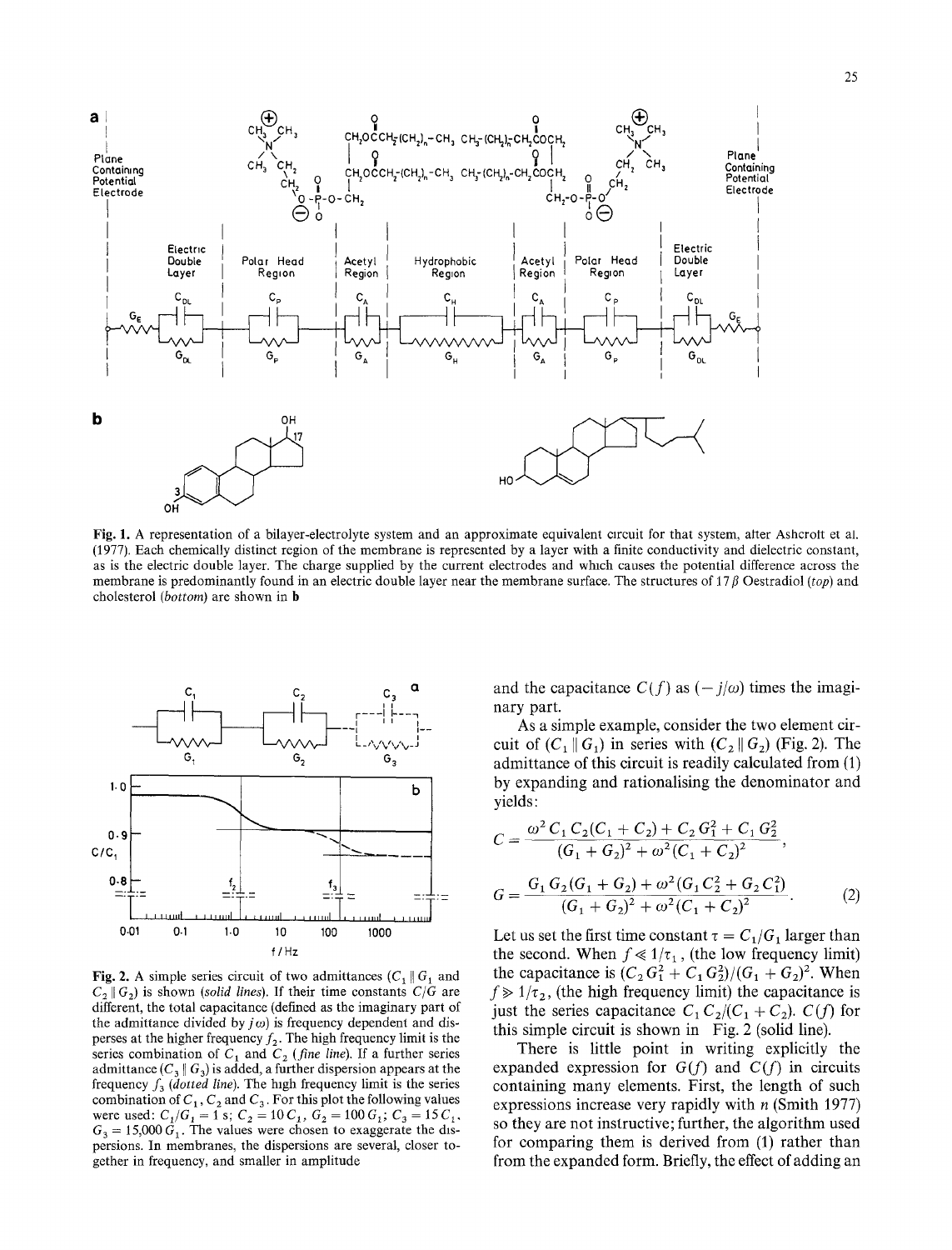additional series element with smaller time constant  $\tau$ is to introduce an additional dispersion near the frequency  $1/\tau$  which reduces the capacitance at high frequency to that of the series combination of all the capacitors (Fig. 2b, dashed line).

For membranes, the time constant of successive layers is thought to increase towards the centre of the membrane (Ashcroft et al. 1983; Laver et al. 1984) i.e. the conductivity and dielectric constant both decrease towards the centre. At frequencies well below the reciprocal of the time constant of the external solution, for example, ( $f \ll G_{ES}/C_{ES}$ ), the admittance of the solution approaches its conductance and so the total capacitance of the system is increased. At successively lower frequencies, a further increase in C is observed near the characteristic frequency *(G/C)* of each layer.

A general one-dimensional model of a membrane would have a local conductivity and dielectric constant which would be continuous functions of position along the membrane normal, and would thus require an infinite number of series elements to represent it precisely. The finite precision of impedance measurements limits analysis to a small number of discrete layers, identified for instance with the hydrophobic interior, the polar head region, the acetyl region between the two, and (with maximum instrumental resolution) various subdivisions of these.

#### *Measurements of bilayer impedance*

Measurements of membrane impedance at ultra-low frequency are commonly subject to two difficulties. First, bridges are inaccurate and impractical at such frequencies. Second, two-terminal measurements necessarily include the potential across the solutionelectrode interface in the measurement of transmembrane potential. The electrical measurements in this study were made using a four terminal system developed in this laboratory which has been described elsewhere (Bell et al. 1975; Ashcroft et al. 1983; Smith 1977). Briefly, sinusoidal potentials are generated digitally and applied via buffer amplifiers to the current electrodes on either side of the membrane and a reference impedance in series. Ultra-high impedance electrometer amplifiers are connected to voltage electrodes on either side of the membrane and to the reference impedance. Thus no appreciable current passes through the voltage electrodes and so there is no a.c. potential across these electrode-solution interfaces. The potential differences across the membrane and the series impedance are digitized and sinusoids of the input frequency are fitted by least squares to these data. The amplitude of the impedance is determined to within  $\pm 0.1\%$  and the phase angle to within 0.01<sup>°</sup>. Conductance and capacitance parameters of the model

were determined by fitting the finite element model  $[Eq. (1)]$  to the measured data of the impedance (magnitude and phase angle at each frequency). We used a (non-linear), standard error weighted least squares fit obtained by the method of steepest descent.

#### **Results**

Bilayers containing Oestradiol formed more rapidly and were more stable than were the Phosphatidylcholine/Cholesterol bilayers. Membranes of both types could be maintained over at least several hours.

### *Frequency dependence of the capacitance*

Figure 3 shows the frequency dependence of the capacitance of BLMs made from phosphatidylcholine and cholesterol (PC/Ch) and those made from phosphatidylcholine, cholesterol and oestradiol (PC/Ch/ Oes). Each plot is the average of 15 spectra on different membranes and the bars show the standard error. The variation is largely due to differences between membranes: measurements made on any one membrane at intervals of 50 min (the time taken to measure one complete spectrum) yielded error bars which were several times smaller. At all frequencies the variation is larger than the instrumental precision (about 0.1% in middle frequencies). The measurements shown were made at 30 °C; similar impedance measurements were made on all samples at  $25^{\circ}$  and  $35^{\circ}$ C (not shown). For PC/Ch bilayers, there was little discernible variation with temperature over this range. The results for PC/ Ch/Oes at different temperatures were very similar in form but displaced vertically; at any frequency, the



Fig. 3. The mean capacitance per unit area as a function of frequency is plotted for membranes at 30 °C made from phosphatidylcholine and cholesterol; and from phosphatidylcholine, cholesterol and oestradiol. Here and in Fig. 4, the *bars* show standard error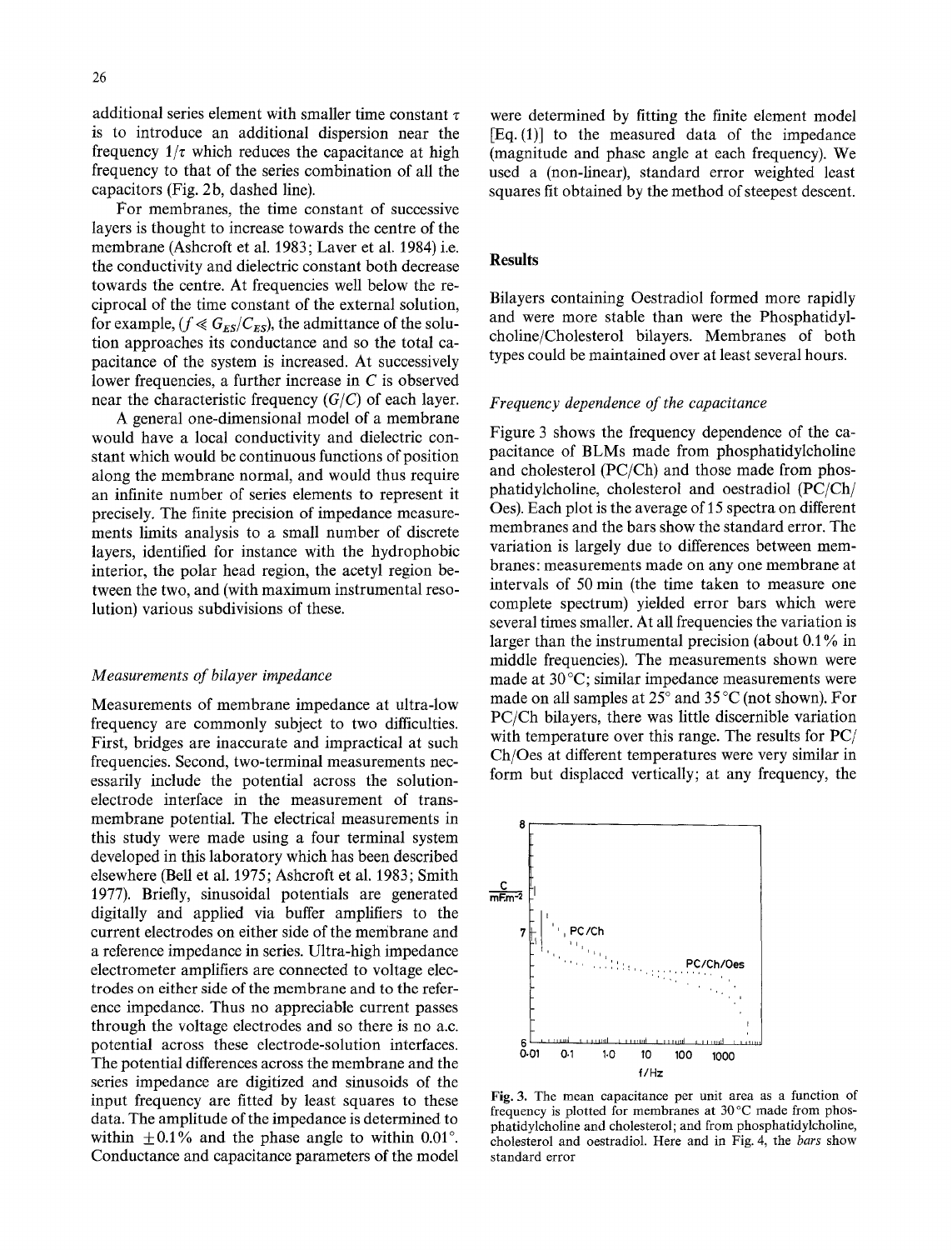capacitance was about 0.8% higher at 25 °C and about 1.6% lower at  $35^{\circ}$ C.

The capacitance of PC/Ch membranes is about 6.9 mF  $m^{-2}$  at 0.1 Hz and decreases with frequency by about  $0.12 \text{ mF m}^{-2}$  per decade between  $0.1 \text{ Hz}$  and 1 kHz. As noted in the Method section, the absolute value of area-specific parameters includes a possible error of 1%; variations in these parameters are known with greater precision, however, as a whole spectrum is measured on each membrane. Below 0.1 Hz, the capacitance increases more strongly with frequency and varies both among membranes, and over time (hours to days) for the same membrane. Above 1 kHz the capacitance decreases very rapidly with frequency. These results are very similar to those reported by Ashcroft et al. (1983) for the same temperature and solution, although these authors made no measurements below 0.1 Hz under these conditions.

The capacitance of PC/Ch/Oes membranes is about 6.7 mF  $m^{-2}$  at 0.1 Hz. It is only weakly dependent on frequency between 0.1 Hz and 1 kHz: it decreases by about  $0.03 \text{ mF m}^{-2}$  per decade over this range. As with PC/Ch membranes, the capacitance increases more strongly with frequency both below 0.1 Hz and above I kHz.

## *The frequency dependence of the conductance*

Figure 4 plots the conductance as a function of frequency. The low frequency conductance of the BLM and torus in parallel varied both among membranes and for the same membrane as a function of time (over many hours). During the life of a membrane, including periods of maximum building vibration<sup>1</sup>, the variation was as greater as a factor of 100. The average value of the low frequency limit of the conductance was  $27 \text{ mS m}^{-2}$  for PC/Ch and  $7.0 \text{ mS m}^{-2}$  for PC/Ch/ Oes membrane-torus combinations. We do not attach much importance to these data. Electrical leaks may be associated with the boundary of such phases, and we believe this conductance to be a strong function of the macroscopic geometry of the membrane-torus system<sup>1</sup> and possibly much larger than the intrinsic conductance of the membranes. While the low frequency limit or parallel conductance may be due in large part to leaks in parallel with the membrane, increases in conductance with frequency demonstrate the impedance dispersion due to the internal dielectric structure of the membrane. Among membranes, the variation with frequency of the magnitude of these changes in conductance was of order 1%.

## **Discussion**

#### *Membrane impedance as a function of frequency*

Dispersions of impedance with frequency arise from admittances in series (as shown in Fig. 2) because the time constants *G/C* are in general unequal. In a series of papers, Coster and others have calculated structures for various membranes, usually in low concentrations of salt (Ashcroft et al. 1977, 1981, 1983; Laver et al. 1984). The hydrocarbon, acetyl and head group regions been further divided into sub-regions in order to explain in detail the observed dispersion.

The impedance dispersions of a wide range of membranes of different composition are qualitatively similar, and share the following features:

*i)* The low frequency ( $\leq 0.1$  Hz) capacitance is nearly equal to that of the hydrophobic interior. For most reconstituted membranes this is in the range  $5-10$  $mF m^{-2}$  (Smith 1977).

*ii)* The outer regions of the membrane (acetyl and polar head regions of phospholipid membranes) contribute dispersions over the frequency range 0.1 to 1,000 Hz. The smaller the admittance of these regions, the larger the change in total capacitance over this range.

*iii)* The dispersion due to the electrolyte solution occurs at frequencies of about 1 kHz. This layer is relatively thick and therefore has a small capacitance. As a result, the total capacitance decreases substantially, and at high frequencies the capacitance of the system approaches that of the bulk solution and double layer.



Fig. 4. The mean conductance per unit area as a function of frequency is plotted for the bilayer/torus system. The two data sets are for membranes of phosphatidylcholine and cholesterol; and of phosphatidylcholine, cholesterol and oestradiol

<sup>1</sup> The conductance was lowest overnight (when the vibration in the building was least) and was greatest if the membrane was stretched by the hydrostatic pressure difference due to unequal evaporation from the two sides of the septum while the experiment was unattended. It was larger for membranes with very long irregular perimeters and for membranes which formed slowly, starting from several different black areas. It was larger for those which formed small multilayer phases (identified by bright interference colours) at the boundary between membrane and torus.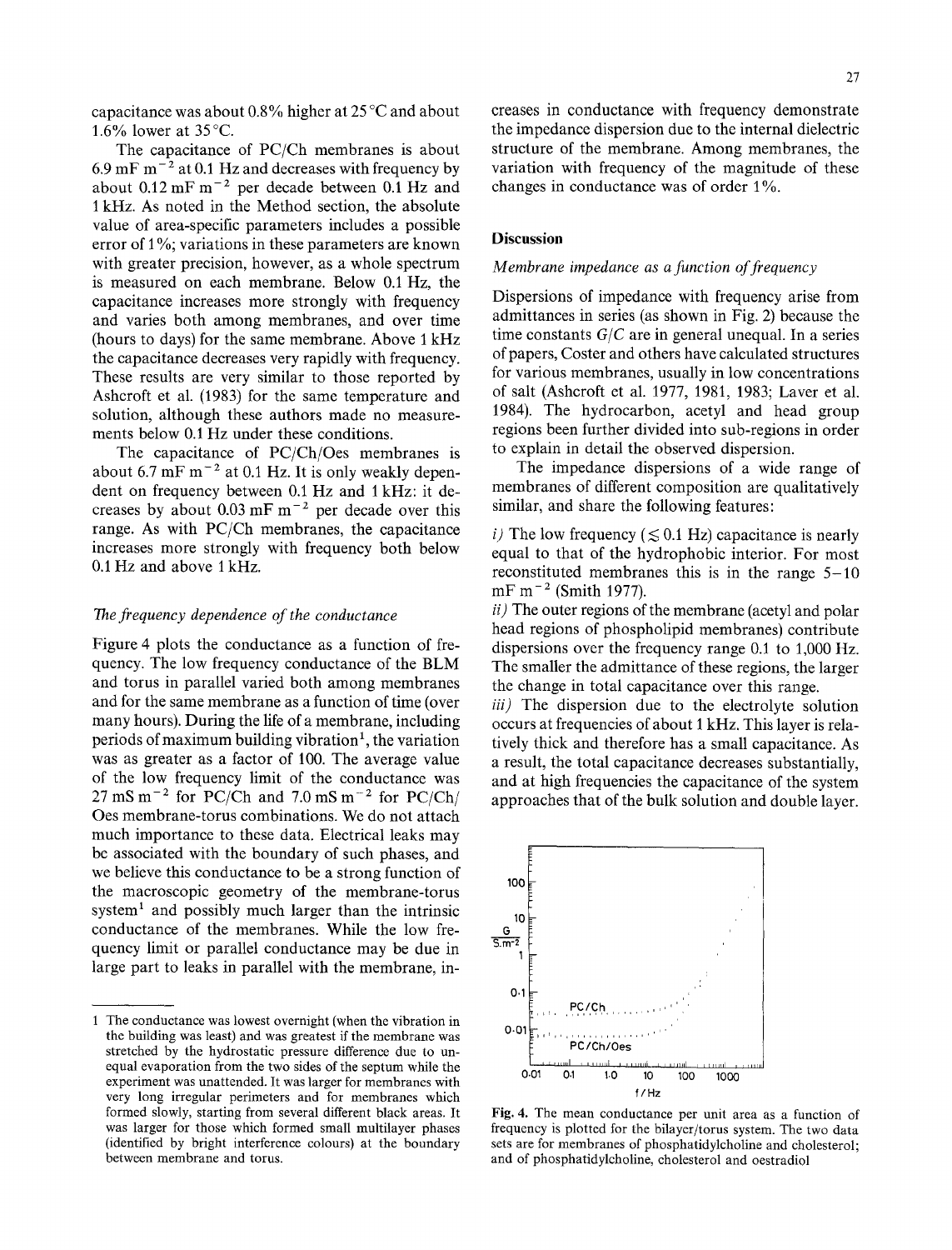The results reported here for the PC/Ch membranes are very similar to those published by Ashcroft et al. (1983). Those authors, however, were unable to investigate frequencies below 0.1 Hz under comparable conditions and therefore did not report the substantial increase in capacitance at low frequency evident in Fig. 3. We observed a similar but smaller rise in capacitance at low frequencies in PC/Ch/Oes membranes. It is possible that this dispersion at very low frequency is due to a phenomenological impedance<sup>2</sup>, rather than a Maxwell-Wagner dispersion as discussed above.

The small variation of specific capacitance with temperature suggests that there is very little hexadecane in the membrane (Laver 1983; Coster and Laver 1986).

## *Dielectric structure and the effect of Oestradiol*

Figure 3 shows that the magnitudes of the capacitances of the two membranes are similar, but that the presence of Oestradiol has a dramatic effect on the dispersion of the capacitance.

The observed capacitance spectrum for PC/Ch membranes has been attributed to a hydrocarbon layer (whose dielectric constant and thickness give the low frequency capacitance at 0.1 Hz of 6.9 mF m<sup>-2</sup>) in series with a layer containing the acetyl bonds and a layer containing the dipolar headgroups (Ashcroft et al. 1983). These outer layers disperse the impedance over the range 0.1 to 1,000Hz and reduce the total capacitance by about  $0.5 \,\mathrm{mF\,m^{-2}}$ . The electrolyte solution is responsible for the dispersion above about 1 kHz.

To facilitate comparison with data published for other membranes, we have fitted a Maxwell-Wagner dispersion to the averaged impedance spectra. A five layer model for the membrane (not including the electric double layer and bulk solution) has been used (following Laver et al. 1984), and the ratio of the average residue squared to the variance was 0.0015 for PC/Ch and 0.0001 for PC/Ch/Oes. The layer are identified by these authors as the hydrophobic interior and four different exterior layers corresponding to the region containing the acetyl groups and the different head groups (see also Smith 1977 and the "Methods" section of this paper). Because of the likely contribution to the low frequency conductance by parallel leaks, the conductance of the hydrophobie region cannot be reliably estimated, although an upper estimate is evident in Fig. 4. The following parameters were obtained:

|                                              |                 |      |         |                                 | $C_1$ $C_2$ $C_3$ $C_4$ $C_5/mF m^{-2}$        |
|----------------------------------------------|-----------------|------|---------|---------------------------------|------------------------------------------------|
| PC/Ch<br>PC/Ch/Oes 6.8 680 1,500 5,000 2,500 | 6.9             |      | 330 480 | 460                             | 500                                            |
|                                              |                 |      |         |                                 | $G_1$ $G_2$ $G_3$ $G_4$ $G_5/S \text{ m}^{-2}$ |
| PC/Ch<br>PC/Ch/Oes                           | <b>Contract</b> | 0.70 | 5.6     | - 30<br>$-$ 0.65 35 1,300 7,500 | 310                                            |

For the purpose of comparison of the two types of membrane, however, an assignment of each of the layers to a specific chemical layer of the membrane is unnecessary: it is sufficient to regard the two capacitance spectra. For PC/Ch membranes, the capacitance of the hydrocarbon layer was  $C_h \approx C(0.1 \text{ Hz}) = 6.9$ mFm<sup>-2</sup> while that of the whole membrane  $C_m \approx$  $C(1 \text{ kHz})$  is smaller by about 0.5 mF m<sup>-2</sup>. Using the equations for series admittance, and making the approximation that the conductance of the hydrocarbon layer is much less than that of the polar region, the series capacitance of the head groups and aeetyl layer is approximately  $C_h \cdot C_m / (C_h - C_m)$ , i.e. 90 mF m<sup>-2</sup>. For PC/Ch/Oes membranes,  $C_h$  is 6.8 mF m<sup>-2</sup> and  $C_m(1 \text{ kHz})$  is less by about 0.12 mF m<sup>-2</sup>. Consequently the series capacitance required is much larger:  $C_h \cdot C_m / (C_h - C_m)$  is about 400 mF m<sup>-2</sup>. The high frequency dispersion of the conductance (Fig. 4) gives less obvious information about the structure, however the information from the combined impedance data is represented in the table above. This table shows that, except for the first external layer, the effective conductance of the polar exterior layers of the bilayers is very much increased upon addition of Oestradiol.

The increase in admittance of the external layers of the PC/Ch/Oes membranes is an unexpectedly large effect: the susceptanee is about five times larger than that of PC/Ch, and the conductance is also larger in the layers away from the hydrophobic core. Studies on the partitioning of Oestradiol into bilayer membranes (Heap et al. 1971; Lundberg 1979; Salin-Drouin 1985) indicate that Oestradiol partitions into Phosphatidylcholine and Phosphatidylcholine/Cholesterol membranes with a concentration of only about 4%. How is it possible that such a small concentration can cause

<sup>2</sup> If the dispersion of capacitance at frequencies below 0.1 Hz were due to a Maxwell-Wagner dispersion, this would imply a larger limiting capacitance at low frequencies than has, to our knowledge, been reported. This in turn would suggest an unexpectedly high value for the capacitance of the hydrocarbon interior. One plausible candidate for a phenomenological capacitance is the polarisation at the membrane interface due to differential permeation of the membrane by the two ionic species (the "transport number" effect). Smith (1977) has calculated the capacitance as a function of frequency for membrane-solution systems with slightly different partition coefficient for the two ions. (Partitioning in this case may mean partitioning into membrane pores as well as into the membrane interior.) These calculations predict phenomenological capacitances which are rather larger than the geometric capacitance at or below 0.1 Hz.